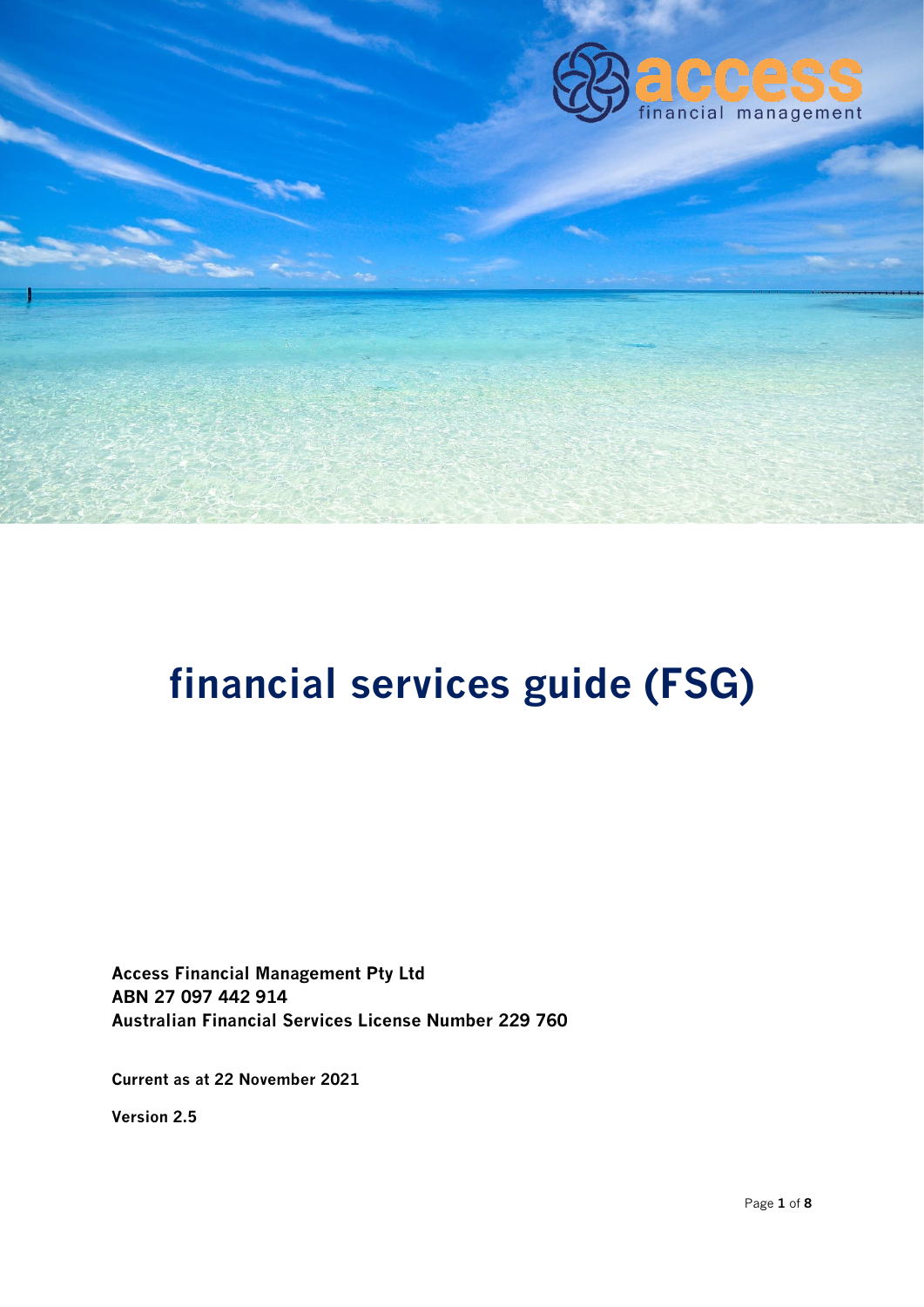



### **why am I receiving this document?**

**You have the right to ask us about our charges, the type of advice we will give you, and what you can do if you have a complaint about our services.**

**This Financial Services Guide ("FSG") is intended to inform you of certain basic matters relating to our relationship, prior to us providing you with a financial service. The matters covered by the FSG include, who we are, how we can be contracted, what services we are authorised to provide you, how we (and any other relevant parties) are remunerated, details of any potential conflicts of interest, and details of our internal and external dispute resolution procedures and how you can access them.** 

**It is intended that this FSG should assist you in determining whether to use any of our services described below. The distribution of this FSG by its representatives has been authorised by Access Financial Management Pty Ltd. After reading this FSG you should be able to make an informed decision as to whether you wish to use a representative of Access Financial Management Pty Ltd as your financial adviser.**

**You should also be aware that you are entitled to receive a Statement of Advice whenever we provide you with any advice which takes into account your objectives, financial situation and needs. The Statement of Advice will contain the advice, the basis on which it is given and the information about fees, commissions and associations which may have influenced the provision of advice. If we provide further personal advice a financial plan may not be required. We will keep a record of any further personal advice we provide you for seven years. You may request a copy of such records by contacting our office during that period at no cost.**

**In the event we make a recommendation to acquire a particular financial product (other than securities) or offer to issue or arrange the issue of a financial product, we must also provide you with a Product Disclosure Statement containing information about the particular product which will enable you to make an informed decision in relation to the acquisition of that product.**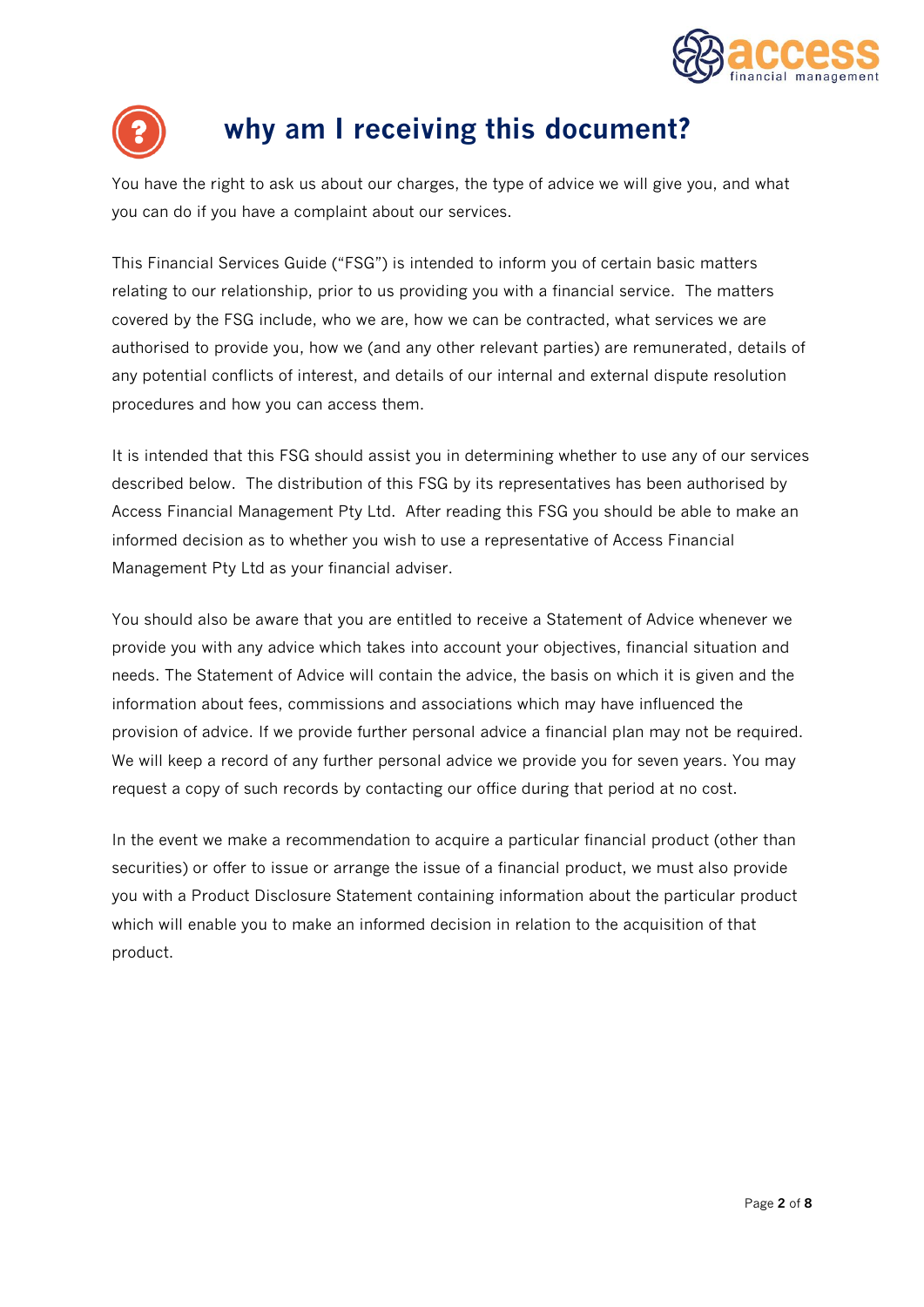



## **before you get our advice**

#### **Lack of independence**

**Because Access Financial Management Pty Ltd receives commissions from the issuers of life insurance products, the licensee is not independent, impartial or unbiased. The Corporations Act states that if a licensee or an adviser receives commissions from a product issuer they cannot claim to be independent, impartial or unbiased.**

#### **who will be providing the financial service to me?**

**Access Financial Management Pty Ltd is responsible for any financial services provided to you.**

#### **Access Financial Management Pty Ltd ABN 27 097 442 914 Australian Financial Services License Number 229 760**

**Our contact details are below:**

| office address                                        | postal address            | phone and email           |
|-------------------------------------------------------|---------------------------|---------------------------|
| Suite 2, 275 Wattletree Road   PO Box 2219 Wattletree |                           | 03 9500 9988              |
| Malvern VIC 3144                                      | Road Post Office VIC 3145 | $E$ hello@accessfm.com.au |

#### **who is my adviser?**

**Your adviser will be a salaried employee adviser of Access Financial Management. All advisers are qualified and appropriately experienced.**

#### **what kind of financial services are you authorised to provide me and what kind of products do those services relate to?**

**Access Financial Management is licensed to provide advice on, and deal in managed funds, shares, superannuation, retirement savings accounts, bank deposits, government stocks debentures or bonds, and life insurance products. We also offer an annual review service.**

#### **who do you act for when you provide financial services to me?**

**Access Financial Management Pty Ltd is responsible for the financial services provided to you including the distribution of the Financial Services Guide. As an employee of Access Financial Management, your adviser has no obligations or commitment to any product provider. Their first duty is to represent you, the client.**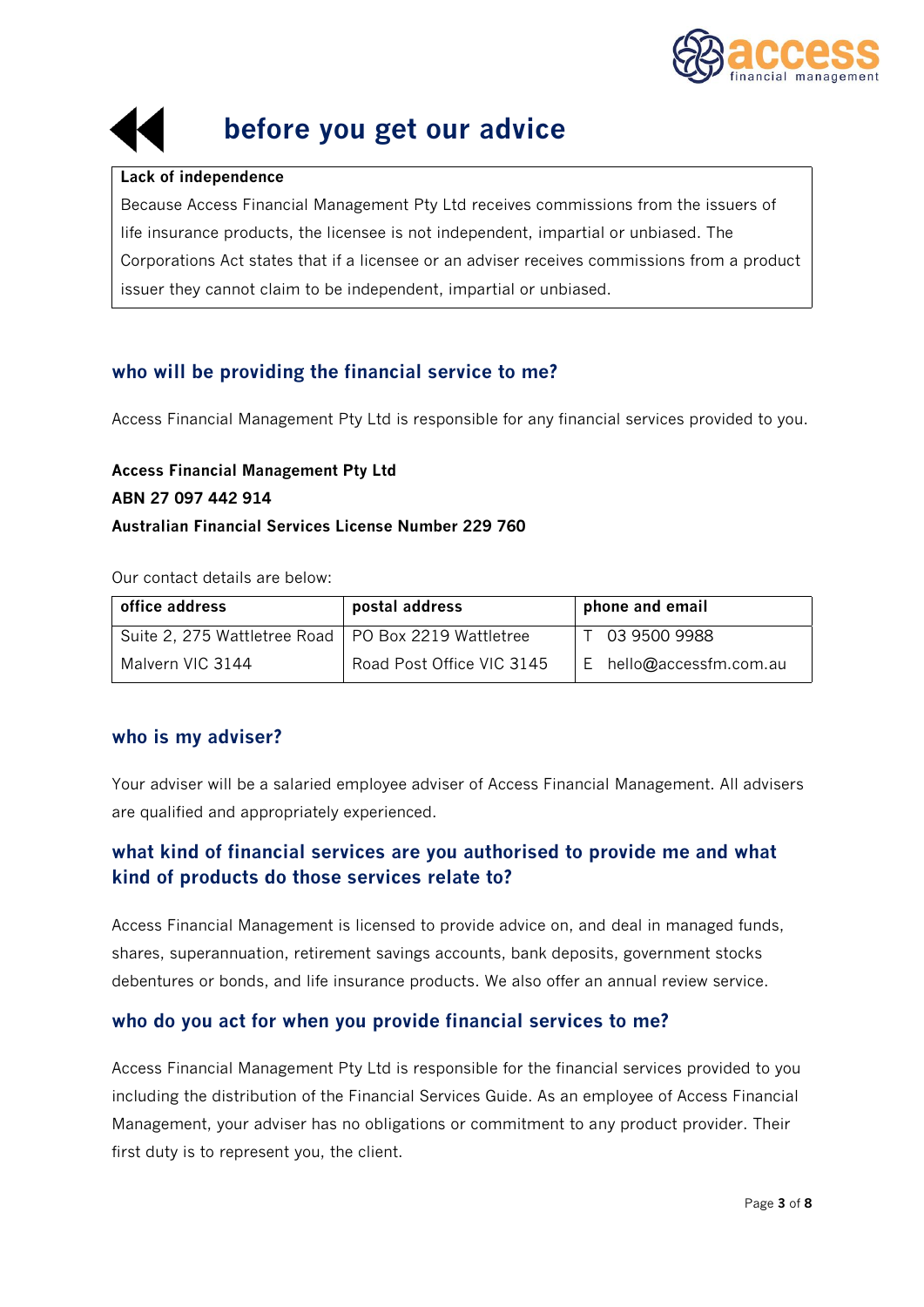



## **how will I pay for the service?**

**Access Financial Management will charge you a fee for services provided as detailed below:**

| initial fee<br>(plan preparation) | This fee provides for the necessary time, research and analysis to<br>develop the strategies and recommendations contained in your<br>Statement of Advice.<br>The initial fee will vary in a range from $$0 \cdot $11,000$ , depending on<br>the complexity of advice required. You will be advised of an<br>estimated fee prior to any work being carried out.                                                                                                                                                                                                                                                                                                                                                                              |
|-----------------------------------|----------------------------------------------------------------------------------------------------------------------------------------------------------------------------------------------------------------------------------------------------------------------------------------------------------------------------------------------------------------------------------------------------------------------------------------------------------------------------------------------------------------------------------------------------------------------------------------------------------------------------------------------------------------------------------------------------------------------------------------------|
| ongoing advice fees               | Our ongoing advice fee ensures that your plan incorporates the latest<br>legislative changes and that your plan evolves with the inevitable<br>changes in your lifestyle and goals. You will also receive ongoing<br>administrative support with the implementation of your strategies,<br>ongoing advice and administration.<br>Ongoing advice fees may range between \$0 - \$5,000 per month for<br>the provision of ongoing advice and services that we will provide.<br>The fee is dependent on the complexity of advice and service levels<br>required. Your financial planner will detail the ongoing fee payable<br>once a summary of your requirements is known and how those fees<br>will be deducted.                              |
| commissions                       | Access Financial Management will not receive commissions because<br>of investments you make in investment products our advisers may<br>recommend to you.<br>We may receive commissions directly from insurance companies<br>when you take out an insurance policy we recommend. The initial<br>commission paid to us is a maximum of 66% of the initial premium.<br>We also receive an ongoing commission payment each year for as<br>long as you continue to hold the policy. This ongoing commission is<br>a maximum of 27.5% of the ongoing premium amount.<br>For example, if your insurance premium is \$1,000, we may receive<br>up to \$660 from the insurer as an initial commission and up to \$275<br>pa as an ongoing commission. |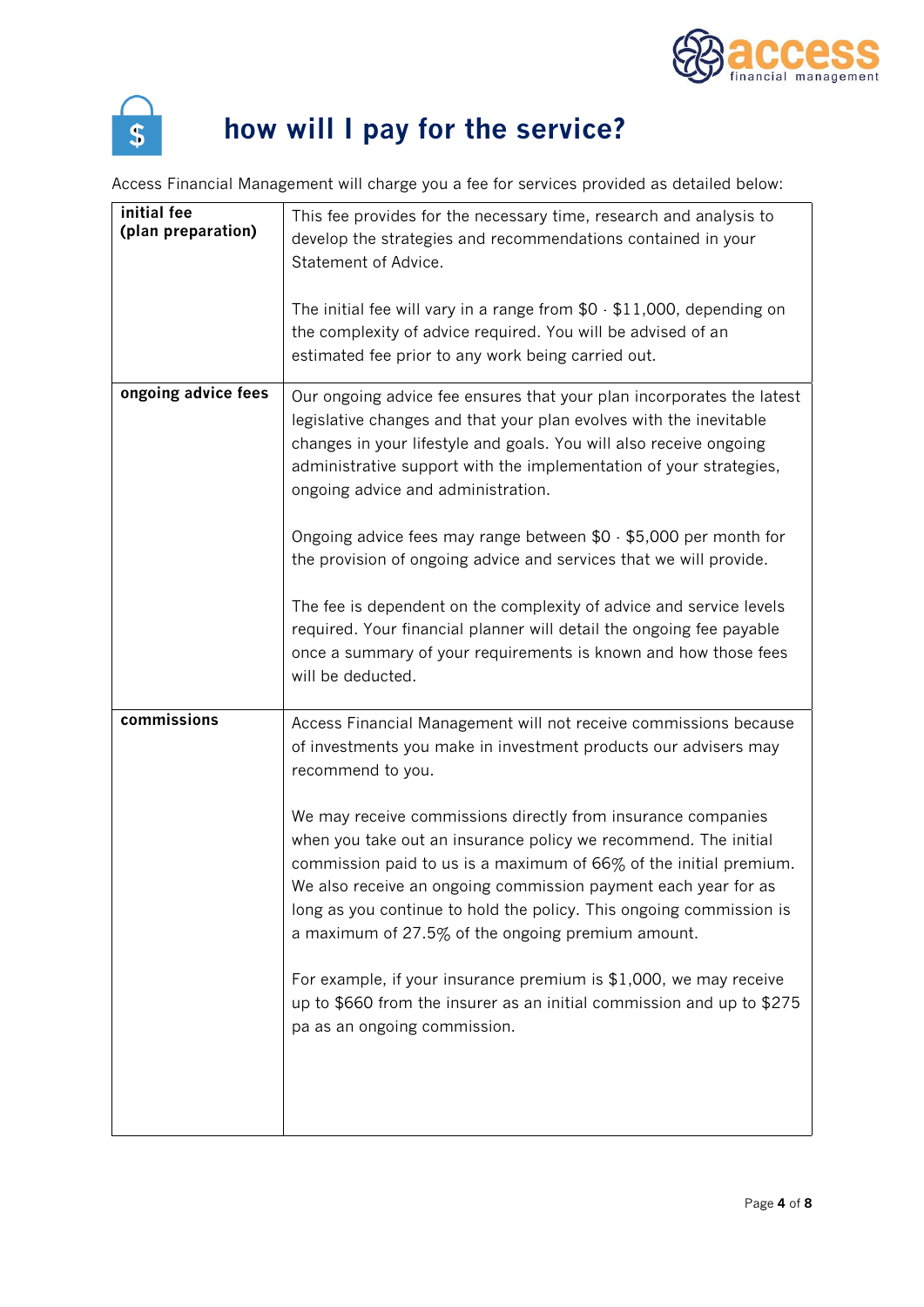

**All or any of these if applicable to you will be fully disclosed in percentage and dollar terms in your Statement of Advice. All Access Financial Management advisers are salaried employees and are not paid any commissions or bonuses that are related to the products they recommend.**

#### **conflicts of interest register**

**Access Financial Management maintains a register, which outlines any conflicts of interest of alternative forms of remuneration. This register provides information on any conflicts or potential conflicts of interest, which may impact upon product recommendations made to you. Any conflicts of interest specific to your situation will be included in our advice to you.**

**Registers are publicly available and can be accessed by request.**

#### **do any relationships or associations exist which might influence you in providing me with the financial services?**

**Access Financial Management Pty Ltd does not have any relationships or associations that would influence any recommendations in the financial services we offer. Access Financial Management Pty Ltd is 100% owned by the company director.**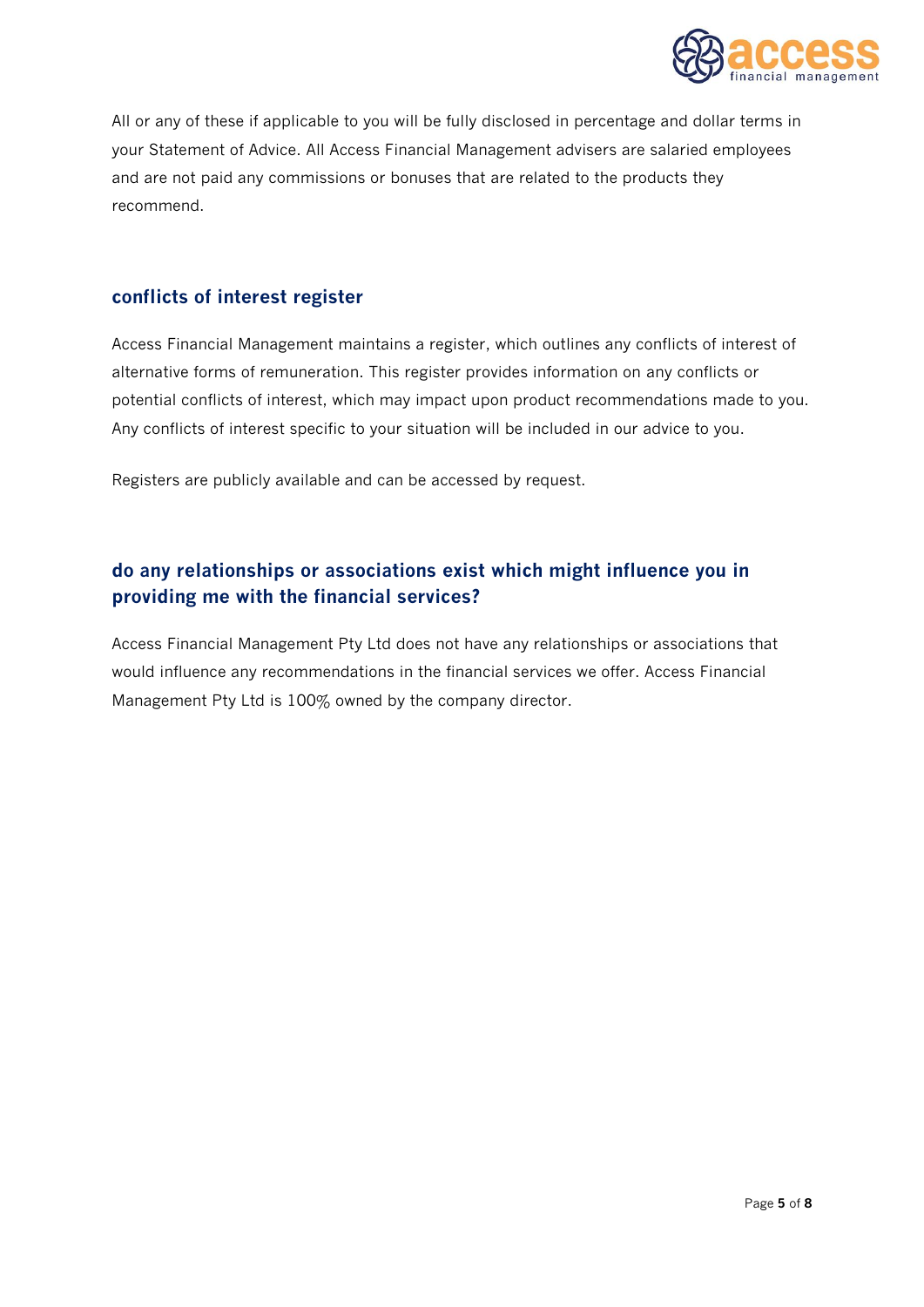

## **will you give me advice suitable to my needs and financial objectives?**

**Yes, but to do so we need to find out your individual objectives, financial situation and needs before we recommend any financial products or services to you.**

**You have the right not to divulge this information to us, if you do not wish to do so. In that case, we are required to warn you about the possible consequences of us not having your full personal information. You should read the warnings carefully.**

**Access Financial Management does not guarantee the success of any statements of advice prepared for you. The risks of recommended investments and statements of advice will be explained to you, but you should take special care to have these risks outlined.**

#### **what should I know about any risks of the financial products or strategies you recommend to me?**

**We will explain to you any significant risks of financial products and strategies which we recommend to you. If we do not do so, you should ask us to explain those risks to you.**

#### **what information do you maintain on my file and can I examine my file?**

**We maintain a record of your personal profile, which includes details of your objectives, financial situations and needs. We also maintain records of any recommendations we make to you. If you wish to examine your file, you should ask us and we will arrange for you to do so.**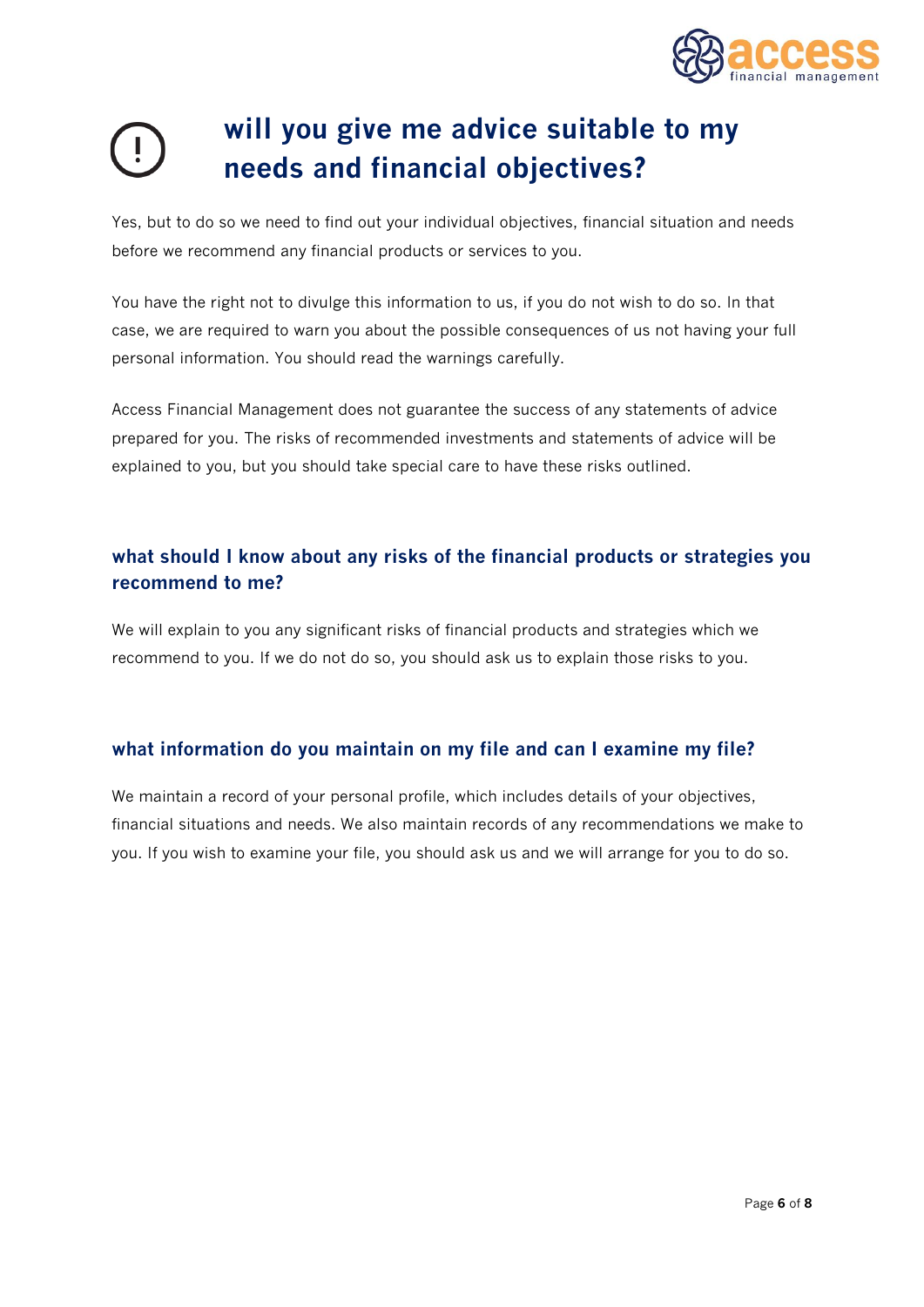



### **your privacy**

**We are committed to implementing and promoting a privacy policy, which will ensure the privacy and security of your personal information.** 

**We will collect personal information from you so that we can understand your personal situation and provide you with advice which meets your needs and objectives. We will also collect information from you to meet our obligations under the Anti-Money Laundering and Counter-Terrorism Financing Act. We will generally collect this information directly from you however in some cases we will seek your authority to collect it from other parties such as your accountant or your superannuation fund. If you do not provide us with all the information that we request, we may not be able to provide our services to you.**

**We will hold and use your personal information so that we can continue to provide our services to you. We will only disclose your personal information to external parties where:** 

- **the law requires us to do so**
- **you consent for us to do so**

**Our Privacy Policy contains further information on how we collect, hold, use and disclose your personal information. It also sets out how you can access the information we hold about you, how to have it corrected and how to complain where you are not satisfied with how we have handled your personal information.**

**A copy of our full privacy policy is available by contacting our office.**

#### **can I provide you with instructions and tell you how I wish to instruct you to buy or sell my financial products?**

**Yes. You may specify how you would like to give us instructions. For example, by telephone, email, or other means.**